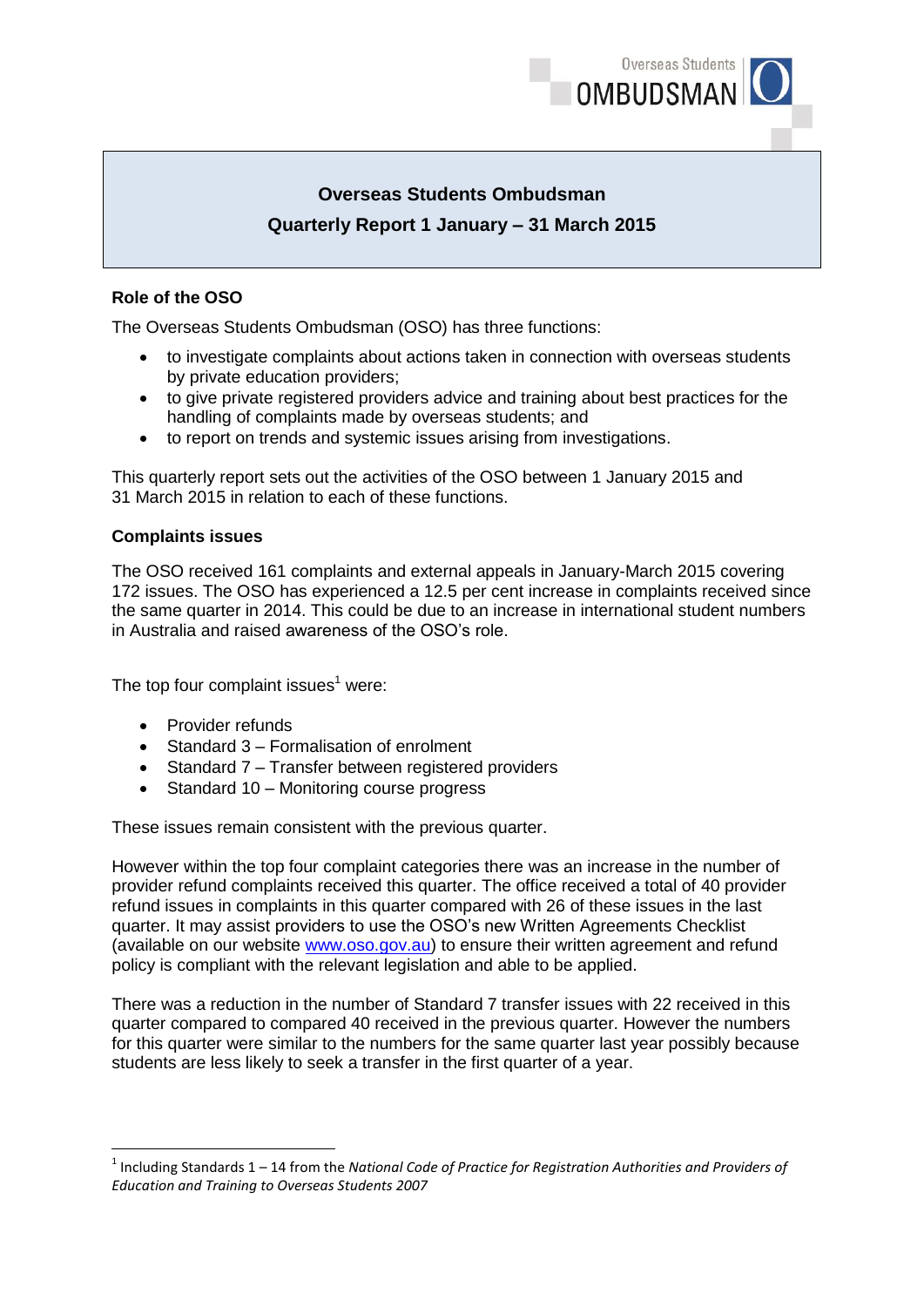

# **Complaints received about private providers 1 January -31 March 2015<sup>2</sup>**

|                            | Closed     | <b>Closed without</b><br>investigation | 94 |
|----------------------------|------------|----------------------------------------|----|
| <b>Complaints received</b> | 107        | Investigated and<br>close              | 13 |
| 161                        | Still open | Under assessment                       | 21 |
|                            | 54         | Investigation<br>underway              | 33 |

### **Issues for complaints received 1 January – 31 March 2015**

| <b>Issue type</b>                                           | <b>Number of issues</b> |
|-------------------------------------------------------------|-------------------------|
| Provider refunds                                            | 40                      |
| Standard 3 – Formalisation of enrolment                     | 24                      |
| Standard 7 – Transfer between registered providers          | 22                      |
| Standard 10 - Monitoring course progress                    | 12                      |
| Standard 13 – Deferring, suspending or cancelling enrolment | 10                      |
| Grades/assessment                                           | 9                       |
| Standard 11 - Monitoring attendance                         | 9                       |
| Standard 8 - Complaints and appeals                         | 8                       |
| Graduation completion certificate                           | 6                       |
| Standard 12 - Course credit                                 | 5                       |
| Standard 14 – Staff capability, resources, premises         | $\overline{4}$          |
| Provider default                                            | 3                       |
| Standard 1 – Marketing information and practices            | 3                       |
| Academic transcript                                         | $\overline{2}$          |
| Out of jurisdiction to investigate $(OOJ)^3$                | $\overline{2}$          |
| <b>Overseas Student Health Cover</b>                        | $\overline{2}$          |
| Standard 2 - student engagement before enrolment            | $\mathcal{P}$           |
| Standard 4 - Education agents                               | $\overline{2}$          |
| Work placement/experience                                   | $\overline{2}$          |

 2 Complaints data generated from the Overseas Students Ombudsman's complaint management system, Resolve. Data on number of providers by State/Territory and Main Course Sector provided by the Department of Education from the *Provider Registration and International Student Management System (PRISMS)*.

 $3$  Out of jurisdiction means the provider was in jurisdiction but the student was out of jurisdiction because they were not on, or previously holding, a student visa or the issue complained of was out of jurisdiction e.g. discrimination, employment, privacy issues.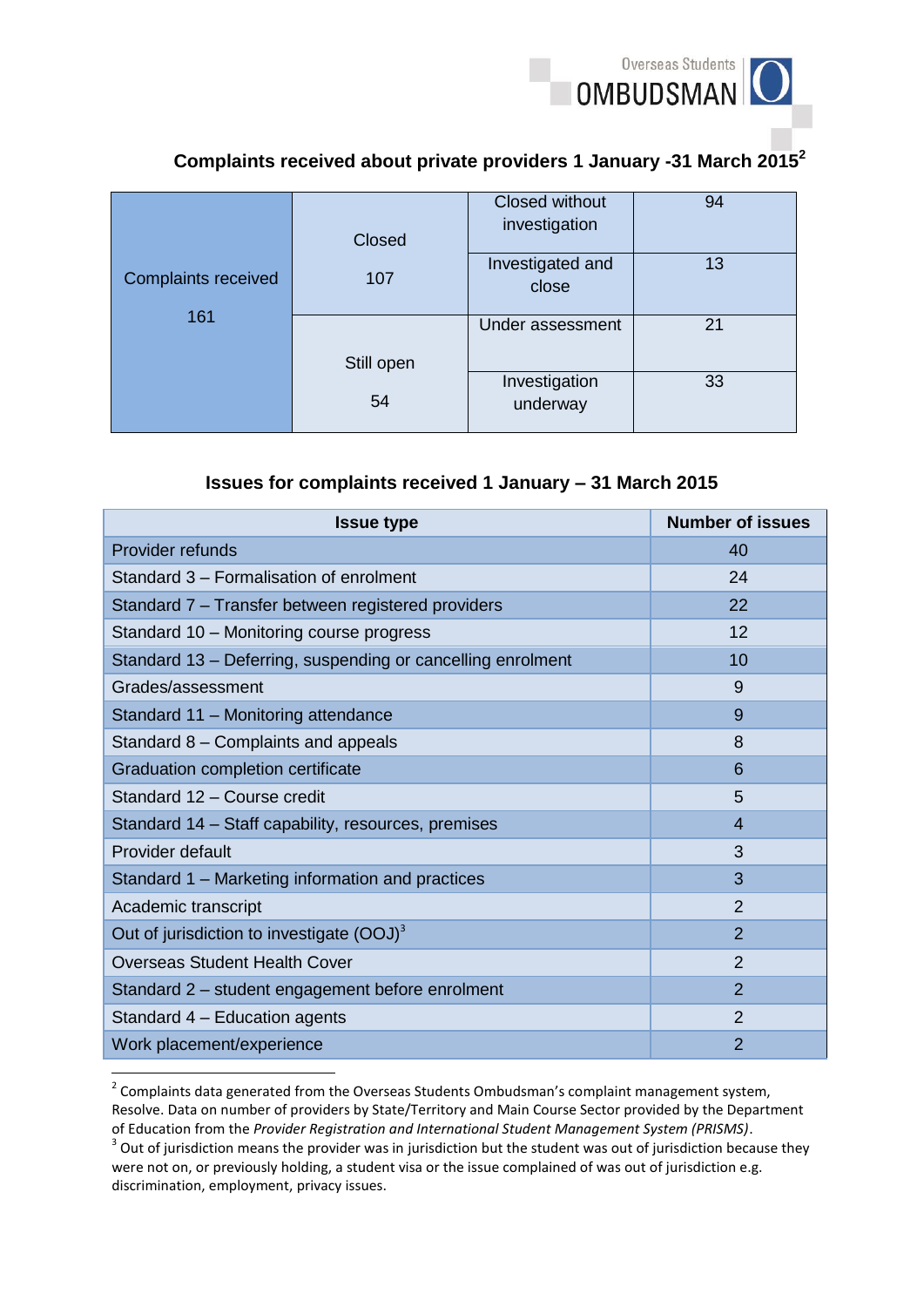|                                                   | <b>OMBUDSMAN</b> |
|---------------------------------------------------|------------------|
| <b>Bullying or harassment</b>                     |                  |
| <b>Discipline</b>                                 |                  |
| Higher education standards framework              |                  |
| Standard 9 - completion within expected duration  |                  |
| Standards for VET <sup>4</sup> accredited courses |                  |
| Standard 5 - younger students                     | 0                |
| Standard 6 - Student support services             | 0                |
| <b>TOTAL</b>                                      | 172              |

Overseas Students |

# **Complaints investigated and closed by education sector**

## **1 January – 31 March 2015**

| <b>Sector</b>           | <b>Investigations completed</b><br>per sector | Number of providers in<br><b>OSO</b> jurisdiction by<br><b>PRISMS 'main course</b><br>sector' |
|-------------------------|-----------------------------------------------|-----------------------------------------------------------------------------------------------|
| ELICOS <sup>5</sup>     | 6                                             | 97                                                                                            |
| <b>Higher Education</b> | 17                                            | 72                                                                                            |
| Non-Award/other         | 0                                             | 10                                                                                            |
| <b>VET</b>              | 19                                            | 369                                                                                           |
| <b>Schools</b>          | 3                                             | 408                                                                                           |
| <b>Total</b>            | 45                                            | 956                                                                                           |

### **Issues investigated and closed – ELICOS**

6 ELICOS complaints investigated and closed with 8 issues

| <b>Issue</b>                                             | <b>Number of Issues</b> |
|----------------------------------------------------------|-------------------------|
| <b>Provider Refunds</b>                                  |                         |
| Standard 11 attendance                                   |                         |
| <b>Standard 7 Transfers</b>                              |                         |
| Standard 3 formalisation                                 |                         |
| Standard 13 deferring cancelling or suspending enrolment |                         |
| <b>TOTAL</b>                                             |                         |

 4 Vocational Education and Training sector 5 English Language Intensive Courses for Overseas Students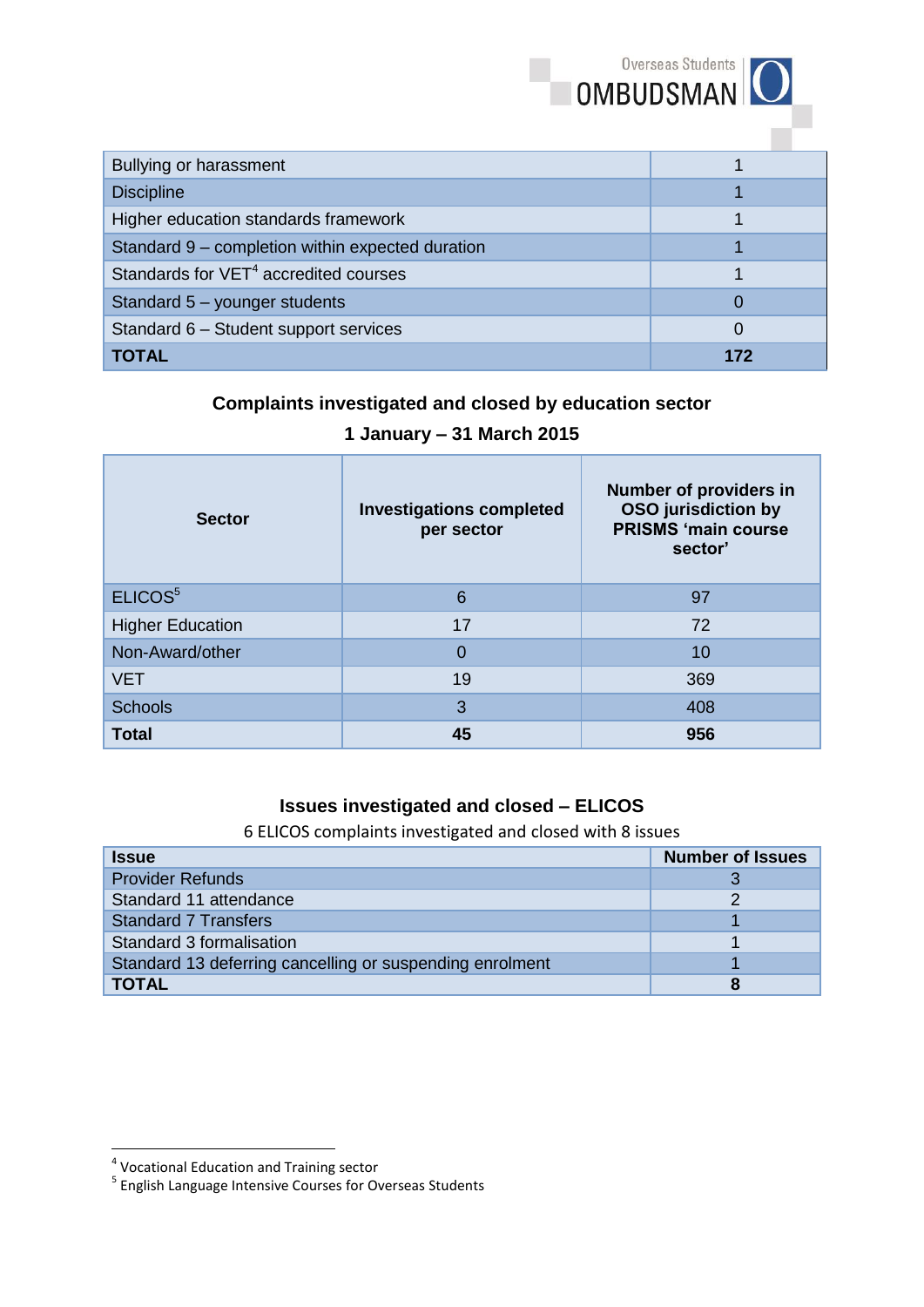

## **Issues investigated and closed – Higher Education**

17 Higher Education complaints investigated and closed with 20 issues

| <b>Issues</b>                                             | <b>Number of</b><br><b>issues</b> |
|-----------------------------------------------------------|-----------------------------------|
| Standard 10 course progress                               |                                   |
| Standard 7 transfer between providers                     |                                   |
| Standard 13 deferring, cancelling or suspending enrolment |                                   |
| Standard 4 education agents                               |                                   |
| Standard 12 course credit                                 |                                   |
| <b>Provider Refunds</b>                                   |                                   |
| Standard 3 written agreements (fee disputes)              |                                   |
| Standard 8 complaints and appeals                         |                                   |
| <b>TOTAL</b>                                              |                                   |

## **Issues investigated and closed – VET Sector**

19 complaints investigated and finalised with 22 issues

| <b>Issue</b>                                              | <b>Number of issues</b> |
|-----------------------------------------------------------|-------------------------|
| Standard 10 course progress                               | 5                       |
| Standard 7 transfer between providers                     | 5                       |
| Standard 11 - attendance                                  | 4                       |
| Standard 13, deferring cancelling or suspending enrolment | 3                       |
| <b>Graduation completion certificates</b>                 | ာ                       |
| <b>Provider Refunds</b>                                   | っ                       |
| Standard 8 complains and appeals                          |                         |
| <b>TOTAL</b>                                              | 22                      |

### **All complaints received by State and Territory**

| <b>State/Territory</b>              | <b>Number of</b><br><b>Complaints</b><br>received | <b>Number of CRICOS registered</b><br>providers in OSO jurisdiction |
|-------------------------------------|---------------------------------------------------|---------------------------------------------------------------------|
| Victoria                            | 74                                                | 239                                                                 |
| <b>New South Wales</b>              | 69                                                | 255                                                                 |
| Queensland                          | 9                                                 | 236                                                                 |
| Western Australia                   | 9                                                 | 82                                                                  |
| South Australia                     | 3                                                 | 87                                                                  |
| <b>Australian Capital Territory</b> | $\overline{2}$                                    | 11                                                                  |
| <b>National</b>                     | $\Omega$                                          | 31                                                                  |
| <b>Northern Territory</b>           | $\Omega$                                          | 5                                                                   |
| Tasmania                            | $\Omega$                                          | 10                                                                  |
| <b>Total</b>                        | 161                                               | 956                                                                 |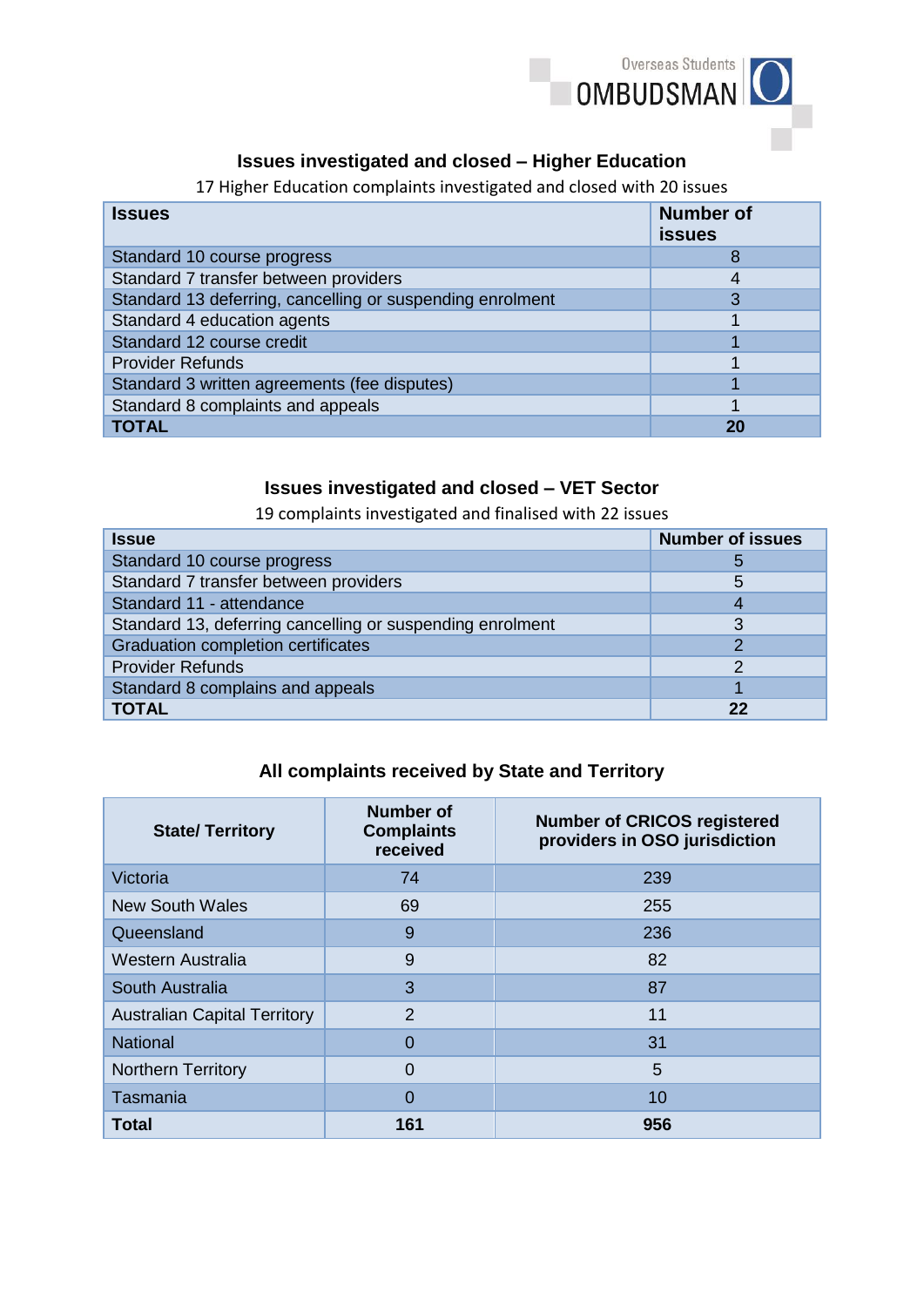

### **Complaints transferred by OSO to another authority**

Under s 19ZK of the *Ombudsman Act 1976*, the OSO must transfer a complaint to another statutory complaint handler if it could be more effectively dealt with by that complaint handler.

The OSO transfers complaints about the quality of the education provider's teaching, staff or facilities to the appropriate regulator. The OSO transfers complaints about provider defaults and provider refunds in visa refusal cases to the Tuition Protection Service.

| <b>Authority</b>                          | Number of complaints transferred |
|-------------------------------------------|----------------------------------|
| <b>Tuition Protection Service</b>         |                                  |
| <b>Australian Skill Quality Authority</b> |                                  |

The OSO also makes disclosures under s 35A of the *Ombudsman Act 1976* to regulatory bodies or public authorities where it is in the public interest to do so. The OSO did not make any disclosures under s 35A during this quarter.

#### **Provider advice and training in best practice complaint handling**

At the time of preparing this report there were 965 providers within OSO's jurisdiction. The OSO has adopted a strategic approach to providing training and guidance to providers about best practice complaint handling by presenting at forums, such as conferences, webinars and professional development events organised by industry peak bodies. We provide information about systemic issues that arise from the complaints and external appeals we investigate, and suggest ways to avoid common mistakes and problems.

In this quarter the OSO presented at the:

- Association of Independent Schools South Australia professional development workshop
- Independent Schools Council Queensland international education staff orientation day
- International Student Advisors Network Australia (ISANA) best practice workshop.

The OSO media and publications page contains advice and guidance for education providers and overseas students.

In this quarter the OSO published:

- a fourth edition of the student e-Newsletter
- a Written Agreement Issues Paper and Checklist that providers can use to assess whether their written agreement is compliant and to provide guidance about resolving refund, fee dispute and written agreement complaints
- special editions of both the student and the provider e-Newsletters promoting the Written Agreements Issues Paper and Checklist.